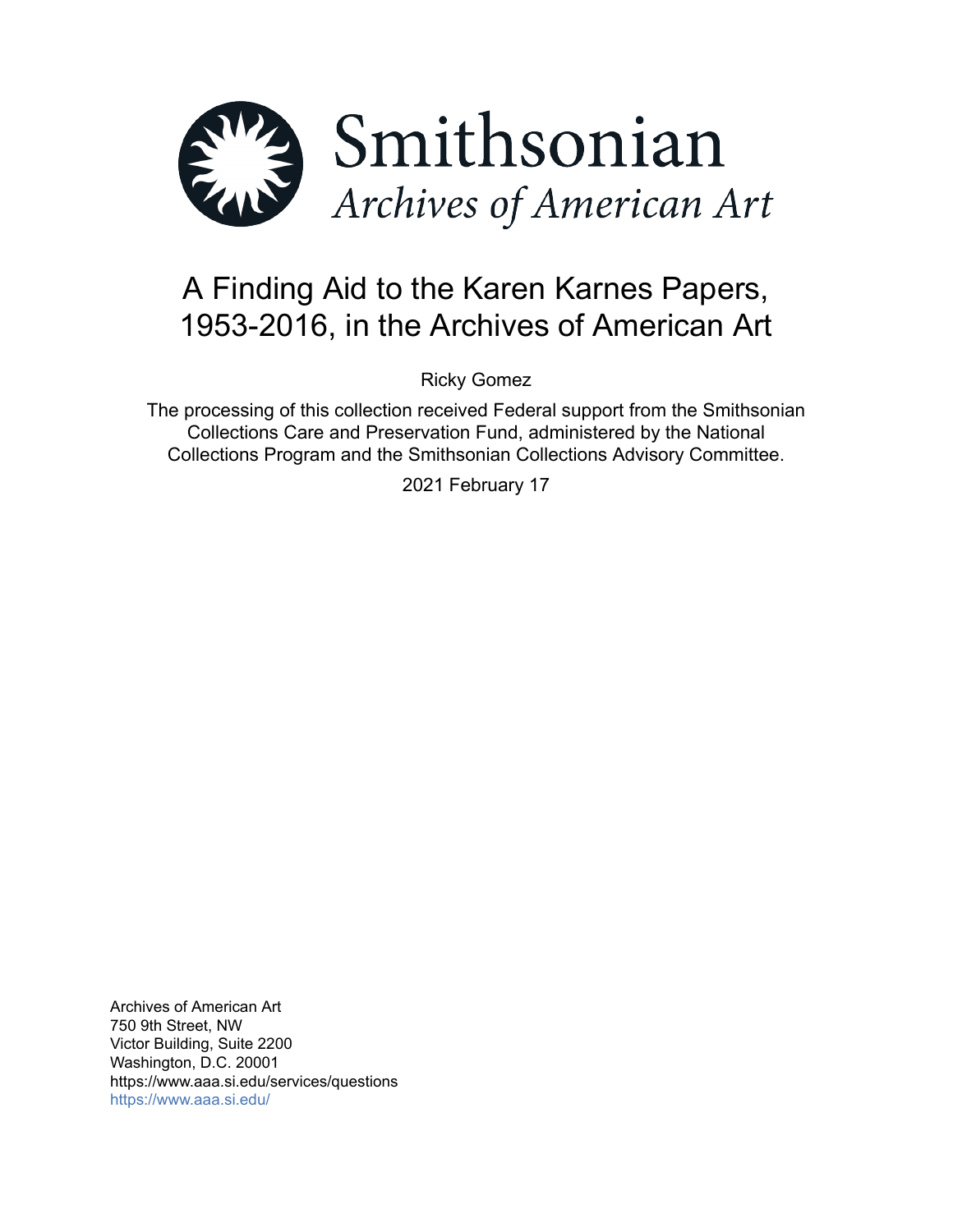# **Table of Contents**

<span id="page-1-0"></span>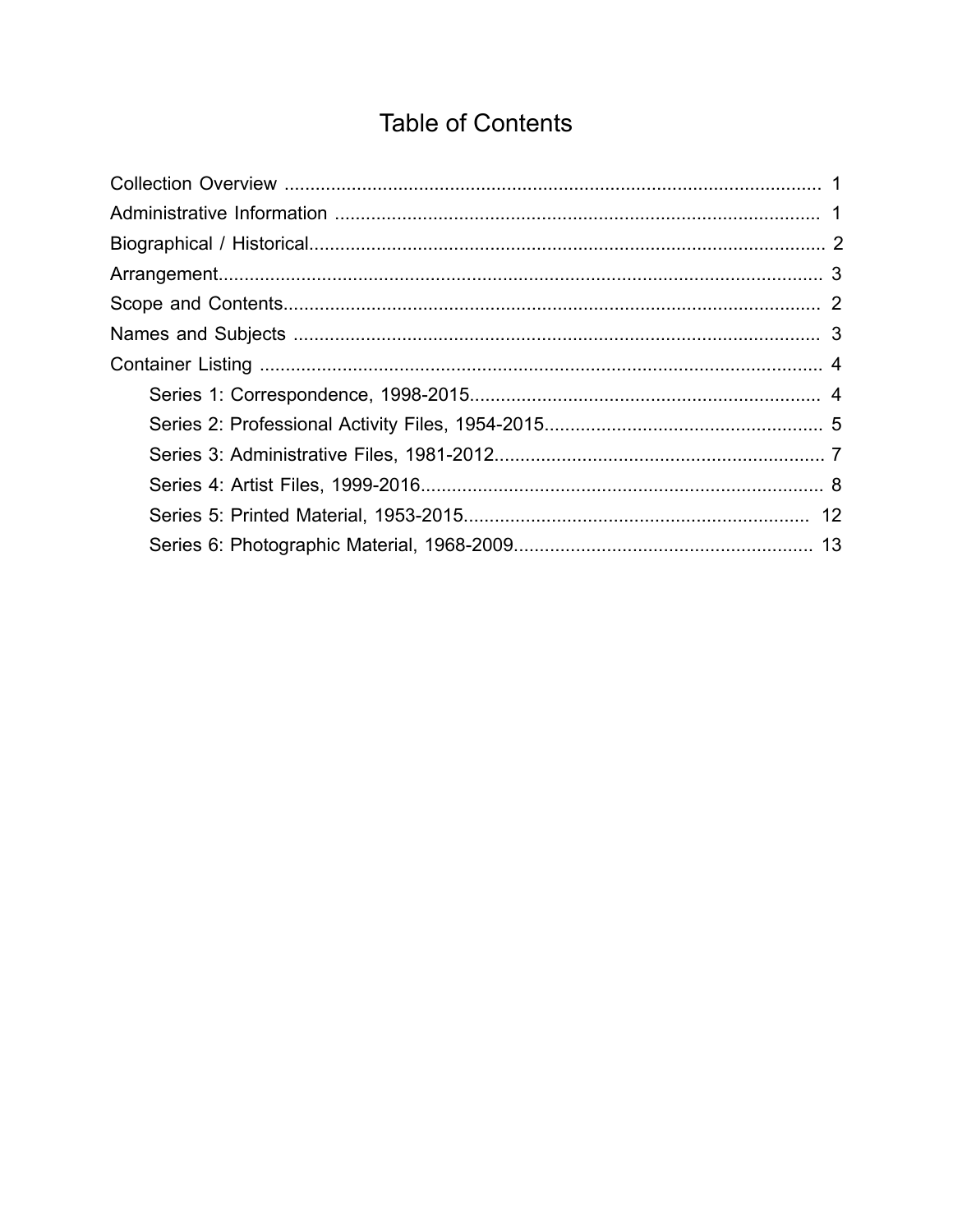### <span id="page-2-0"></span>**Collection Overview**

| <b>Repository:</b> | Archives of American Art                                                                                                                                                                                                                                                                                                                                                                                                                                                                                                                                                                                                                                                                                                 |
|--------------------|--------------------------------------------------------------------------------------------------------------------------------------------------------------------------------------------------------------------------------------------------------------------------------------------------------------------------------------------------------------------------------------------------------------------------------------------------------------------------------------------------------------------------------------------------------------------------------------------------------------------------------------------------------------------------------------------------------------------------|
| Title:             | Karen Karnes papers                                                                                                                                                                                                                                                                                                                                                                                                                                                                                                                                                                                                                                                                                                      |
| Date:              | 1953-2016                                                                                                                                                                                                                                                                                                                                                                                                                                                                                                                                                                                                                                                                                                                |
| Identifier:        | AAA.karnkare                                                                                                                                                                                                                                                                                                                                                                                                                                                                                                                                                                                                                                                                                                             |
| Creator:           | Karnes, Karen, 1925-2016                                                                                                                                                                                                                                                                                                                                                                                                                                                                                                                                                                                                                                                                                                 |
| Extent:            | 3.5 Linear feet<br>4 Gigabytes                                                                                                                                                                                                                                                                                                                                                                                                                                                                                                                                                                                                                                                                                           |
| Language:          | English.                                                                                                                                                                                                                                                                                                                                                                                                                                                                                                                                                                                                                                                                                                                 |
| Summary:           | The papers of Karen Karnes measure 3.5 linear feet and 4.00 GB and<br>date from 1953 to 2016. The papers document Karnes career as a<br>ceramicist in Vermont through correspondence with family, friends,<br>and art institutions; video productions on Karnes' life, exhibitions at<br>museums and galleries, and other professional activities; participation<br>lists, sales documents, correspondence, and other administrative<br>materials; artist files for various participants at the annual Old Church<br>Cultural Center pottery show in Demarest, New Jersey; clippings,<br>announcements, catalogs, and other printed and digital material;<br>personal photographs and photographs and slides of pottery. |

### <span id="page-2-1"></span>**Administrative Information**

#### Acquisition Information

Donated 2018 by Ann Stannard, executor of Karnes' estate. A kiln fire in Karnes' studio and home in 1998 destroyed most of her papers.

#### Related Materials

Also found in the Archives of American Art are two oral histories with Karen Karnes: one conducted by Paul Cumming, October 4, 1971, and one conducted by Matt Shapiro, August 9-10, 2005.

#### Processing Information

The collection was processed, and a finding aid prepared by Ricky Gomez in 2021. Born-digital material was processed by Kirsi Ritosalmi-Kisner in 2021 with funding provided by Smithsonian Collection Care and Preservation Fund.

#### Preferred Citation

Karen Karnes papers, 1953-2016. Archives of American Art, Smithsonian Institution.

#### **Restrictions**

This collection is open for research. Access to original papers requires an appointment and is limited to the Archives' Washington, D.C. Research Center. Researchers interested in accessing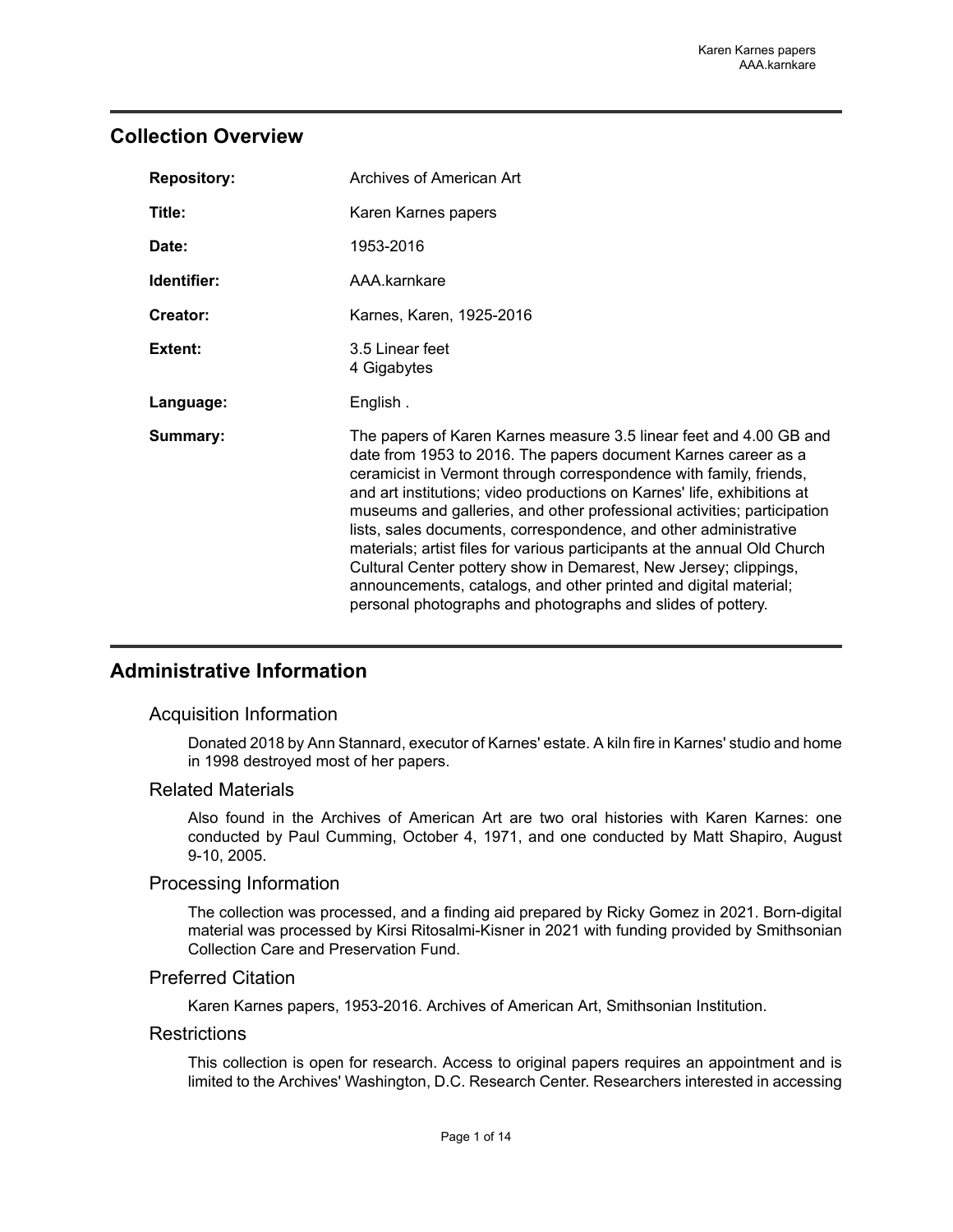born-digital records or audiovisual recordings in this collection must use access copies. Contact References Services for more information.

#### Conditions Governing Use

The Archives of American Art makes its archival collections available for non-commercial, educational and personal use unless restricted by copyright and/or donor restrictions, including but not limited to access and publication restrictions. AAA makes no representations concerning such rights and restrictions and it is the user's responsibility to determine whether rights or restrictions exist and to obtain any necessary permission to access, use, reproduce and publish the collections. Please refer to the Smithsonian's Terms of Use for additional information.

### <span id="page-3-0"></span>**Biographical / Historical**

Karen Karnes (1925-2016) was a ceramicist in Morgan, Vermont. Karnes attended Brooklyn College where she studied design, and decided to concetrate on ceramics after a trip to Italy. In 1954, Karnes and her husband, David Weinrib, moved to Stony Point, New York, where they established the Gate Hill Cooperative. In 1967, while teaching at Penland School of Craft, Karnes began incorporating salt in her firings. It would become a signature of her work until a fire destroyed her studio in 1998. Karnes also organized and took part in the annual Old Church Cultural Center pottery show between 1980 and the 2010s in Demarest, New Jersey.

### <span id="page-3-1"></span>**Scope and Contents**

The papers of Karen Karnes measure 3.5 linear feet and 4.00 GB and date from 1953 to 2016. The papers document Karnes' career as a ceramicist in Vermont through correspondence with family, friends, and art institutions; video productions on Karnes' life, exhibitions at museums and galleries, and other professional activities; participation lists, sales documents, correspondence, and other administrative materials; artist files for various participants at the annual Old Church Cultural Center pottery show in Damarest, New Jersey; clippings, announcements, catalogs, and other printed and digital material; personal photographs and photographs and slides of pottery.

Correspondence includes letters from family, especially Karnes' grandchildren; letters from friends and colleagues in regards to the fire that destroyed her workshop and home; and correspondence with museums and galleries.

Professional activity material includes resumes, interview transcripts, some lecture notes, inventory lists, ceramic formulas and recipes, and documentation with museums and galleries in regards to exhibitions featuring her works. Also included are two VHS and one digital video recording on Karnes and her work.

Administrative files pertain primarily to Karnes' role organizing annual pottery shows for the Old Church Cultural Center in Demarest, New Jersey. Material includes correspondence, participation lists, and sales records.

Artist files are made up of material artists submitted for consideration for participation in annual Old Church Cultural Center pottery shows in Demarest, New Jersey. Files consist of resumes, photographs, slides, and some printed material. Some files include digital material containing documents and images of works.

Printed material consists of clippings, exhibition announcements, exhibition catalogs, and xeroxed copies of articles on Karnes.

Photographic material consists of personal photographs of Karnes, Karnes at work in studio, the landscape around her home, and photographs and slides of her pottery. Some photographs are in digital format.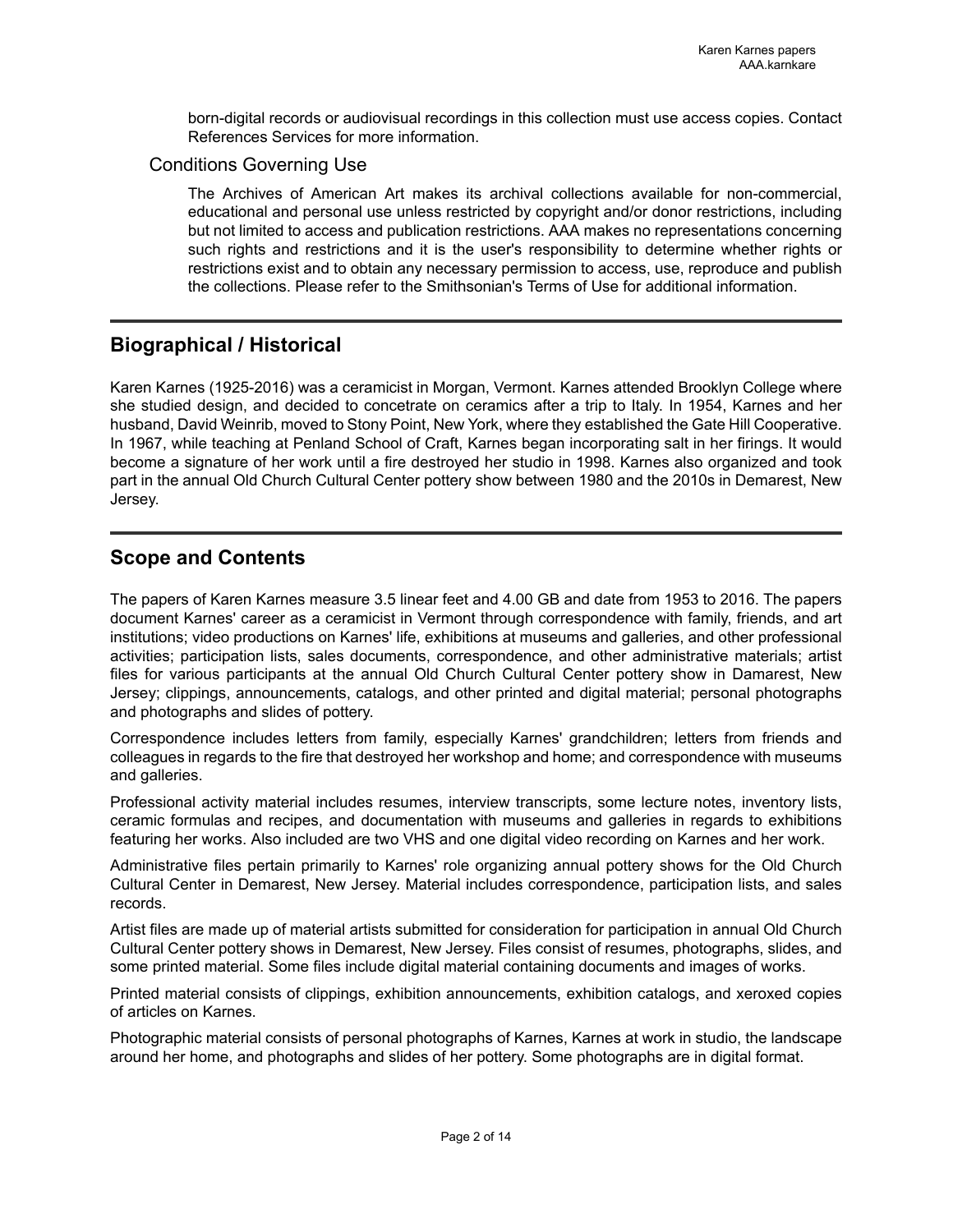### <span id="page-4-0"></span>**Arrangement**

The collection is arranged into six series.

- Series 1: Correspondence, 1998-2015 (0.4 linear feet; Box 1)
- Series 2: Professional Activity Files, 1954-2015 (0.8 linear feet; Boxes 1-2, OV 5, ER01; 2.92 GB)
- Series 3: Administrative Files, 1981-2012 (0.2 linear feet; Box 2)
- Series 4: Artist Files, 1999-2012 (0.5 linear feet; Box 2, ER02-ER19; 0.914 GB)
- Series 5: Printed Material, 1953-2016 (0.4 linear feet; Boxes 2-3, OV 5)
- Series 6: Photographic Material, 1968-2009 (1.2 linear feet; Boxes 3-4, ER20-ER22; 0.168 GB)

### <span id="page-4-1"></span>Names and Subject Terms

This collection is indexed in the online catalog of the Smithsonian Institution under the following terms:

Subjects:

American studio craft movement Women artists Women ceramicists

Types of Materials:

Video recordings

#### Occupations:

Ceramicists -- Vermont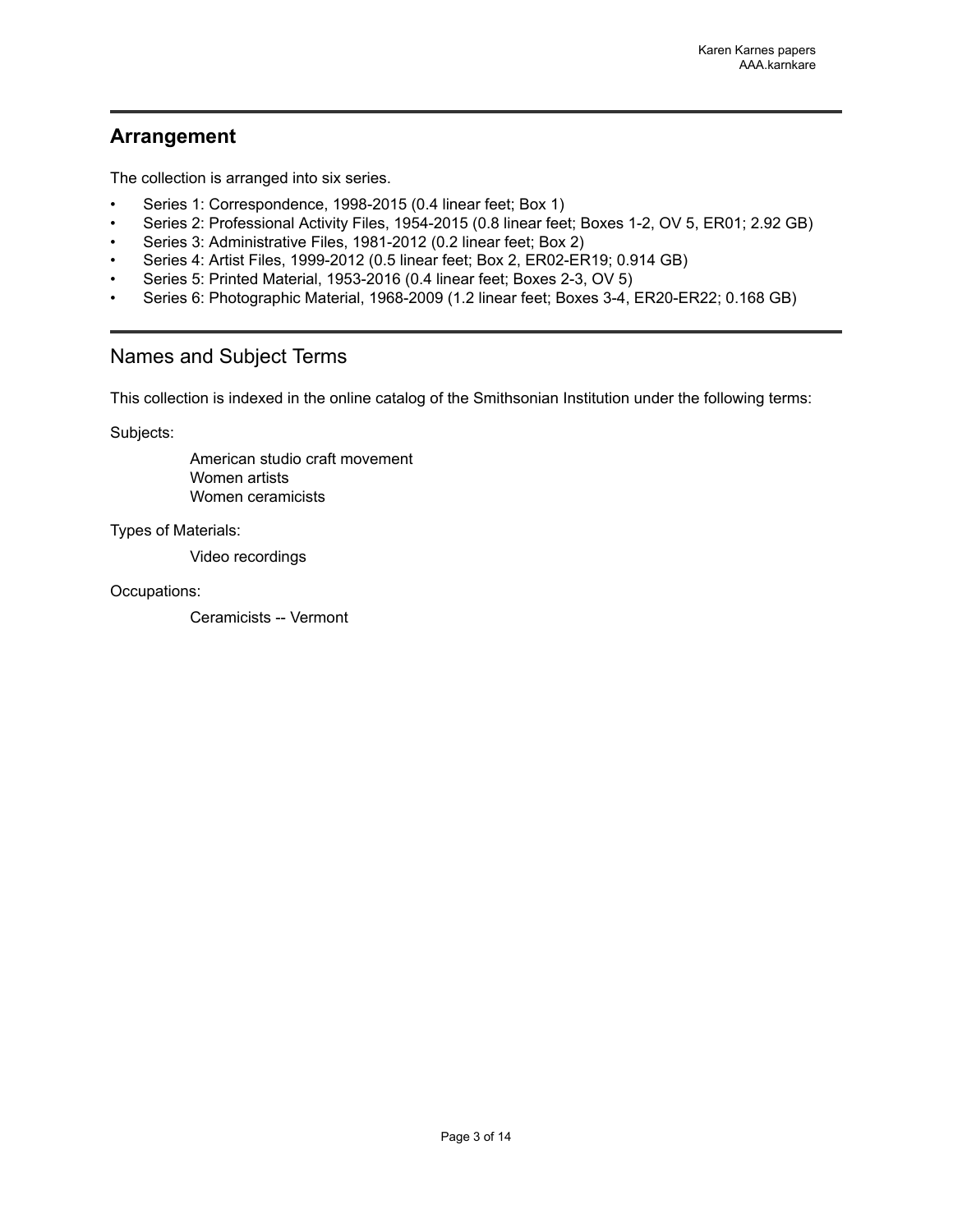### <span id="page-5-0"></span>**Container Listing**

### <span id="page-5-1"></span>Series 1: Correspondence, 1998-2015

#### *0.4 Linear feet (Box 1)*

Scope and Contents: Correspondence includes letters from family, especially Karnes' grandchildren; letters from friends and colleagues in regards to fire that destroyed her workshop and home; and correspondence with museums and galleries.

| Box 1, Folder 1   | Correspondence, undated              |
|-------------------|--------------------------------------|
| Box 1, Folder 2   | Correspondence, 1998-1999            |
| Box 1, Folder 3-4 | Correspondence, 2000-2015            |
| Box 1, Folder 5-8 | House Fire, 1998-1999                |
| Box 1, Folder 9   | Museum of Arts and Design, 2000-2009 |
| Box 1, Folder 10  | Grandchildren, 2002-2006             |
| Box 1, Folder 11  | Greeting Cards, 2002-2010            |
| Box 1, Folder 12  | 80th Birthday, 2005                  |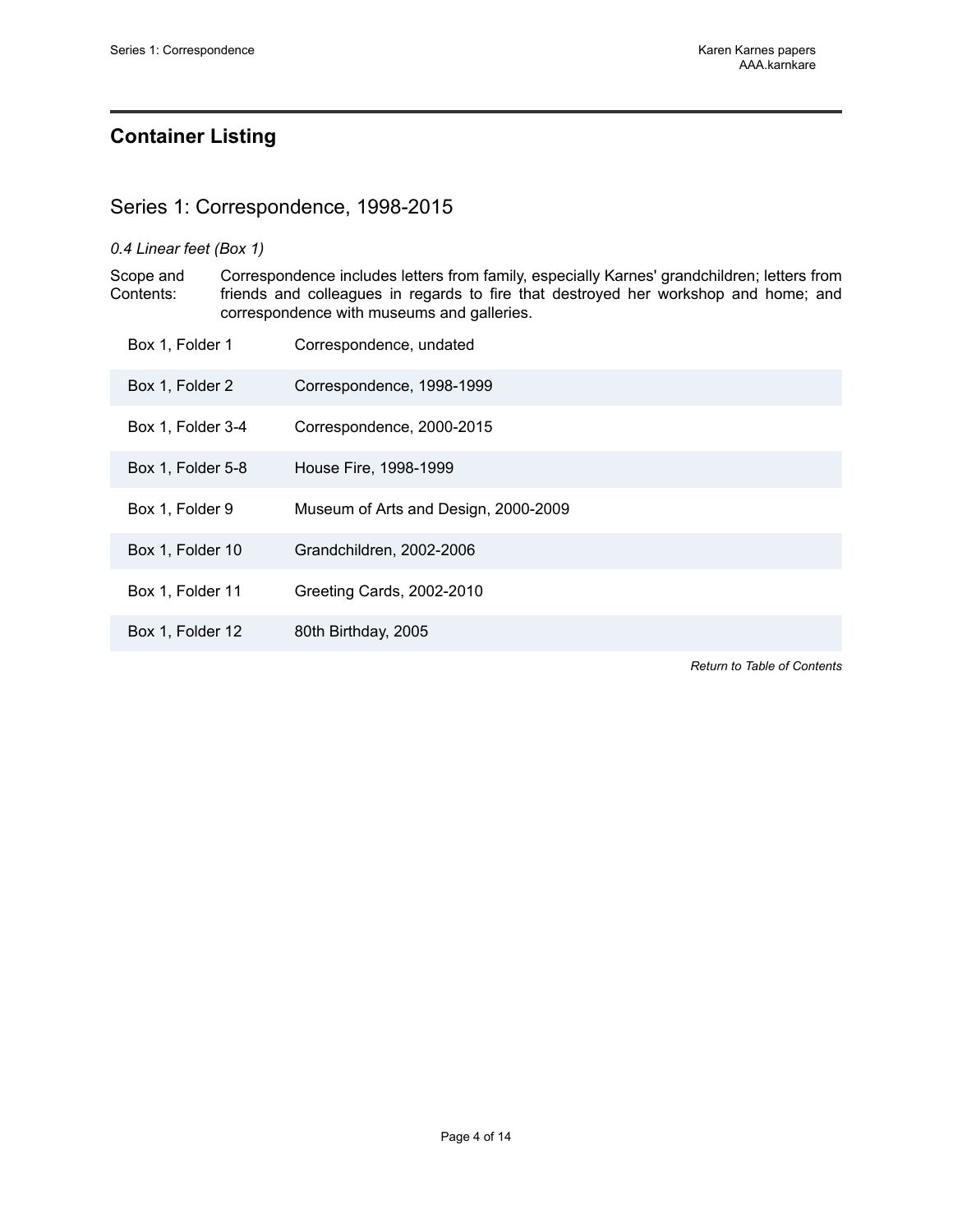### <span id="page-6-0"></span>Series 2: Professional Activity Files, 1954-2015

#### *0.8 Linear feet (Boxes 1-2, OV 5)*

*2.92 Gigabytes (ER01)*

Scope and Contents: Professional activity material includes resumes, interview transcripts, some lecture notes, inventory lists, ceramic formulas and recipes, and documentation with museums and galleries in regards to exhibitions featuring her works. Some of the galleries include: Garth Clark Gallery, Ferrin Gallery, Blue Heron Gallery, and the LaCoste Gallery. Also included are two VHS and one digital video recording on Karnes and her work.

| Box 1, Folder 13    | Personal Documents, 1998-2011                                    |
|---------------------|------------------------------------------------------------------|
| Box 1, Folder 14    | AKAR, 2002, 2007-2008                                            |
| Box 1, Folder 15    | Arizona State University Art Museum, 1998-2011                   |
| Box 1, Folder 16    | Asheville Art Museum, 2004                                       |
| Box 1, Folder 17    | Bennington Museum, 2008-2010                                     |
| Box 1, Folder 18    | Besson Gallery, 2007-2011                                        |
| Box 1, Folder 19    | Blue Heron Gallery, 1996-2005                                    |
| Box 1, Folder 20    | Clay Place Benefit, 1998                                         |
| Box 1, Folder 21    | Clay Pottery Recipes, 1973-1999                                  |
| Box 1, Folder 22    | Clay Slip Formulas, undated                                      |
| Box 1, Folder 23    | Ceramic Supplies, 1998-2007                                      |
| Box 1, Folder 24    | Ceramic Supplies Invoices, 1998-2000                             |
| Box 1, Folder 25    | Contemporary Artifacts Gallery, 2000-2001                        |
| Box 1, Folder 26    | Currier Museum, 2011                                             |
| Box 1, Folder 27    | David Weinrib Narrative, 2008                                    |
| Box 1, Folder 28-29 | Ferrin Gallery, 2002-2010                                        |
| Box 1, Folder 30    | Ferrin Gallery Inventory Lists, 2005-2006                        |
| Box 1, Folder 31    | "From the Inside: The Works of Karen Karnes" Film Material, 2000 |
| Box 1, Folder 32    | Fuller Craft Museum, 2004-2010                                   |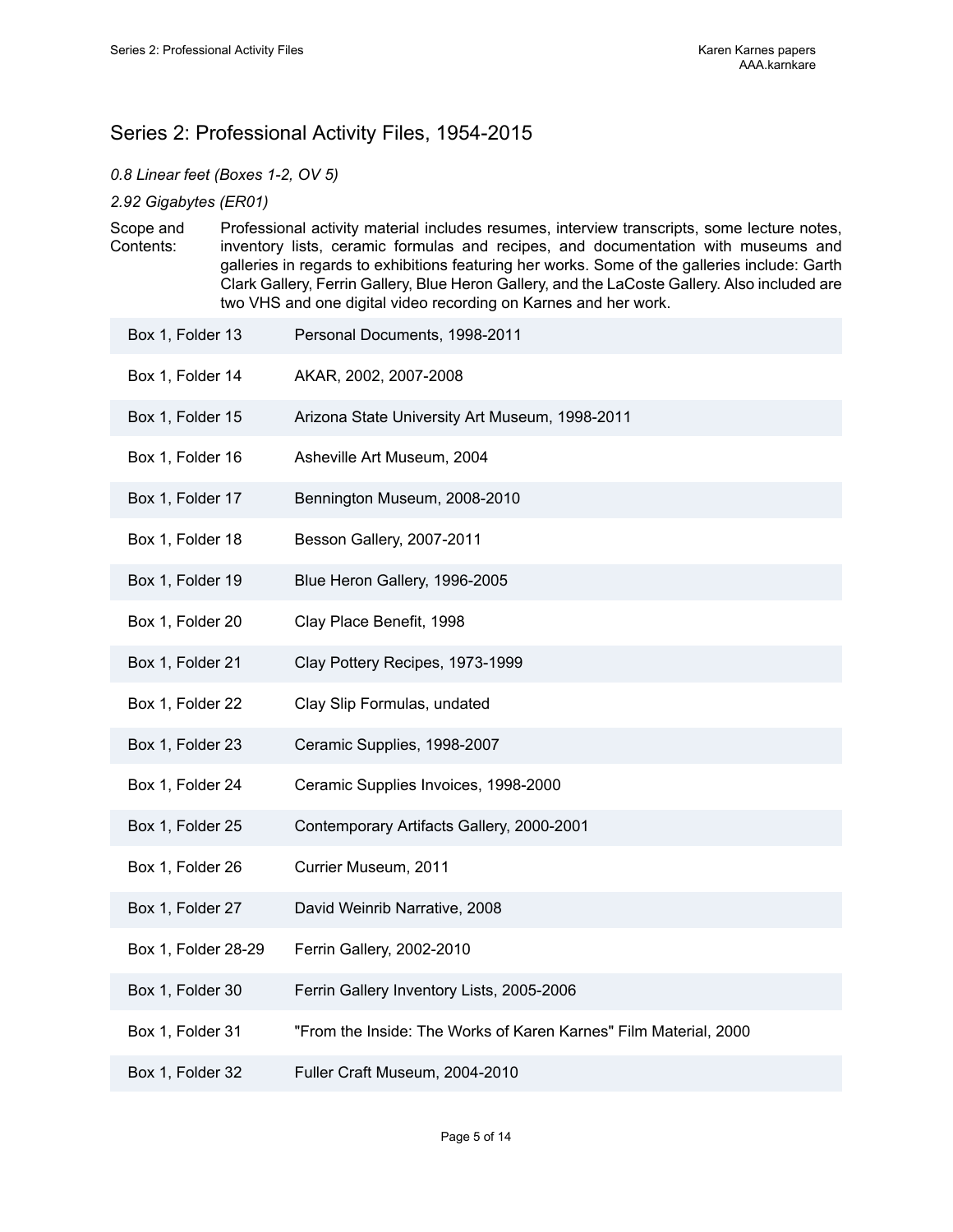| Box 1, Folder 33            | Gallery Materia, 2000-2004                                                                                                                                                           |
|-----------------------------|--------------------------------------------------------------------------------------------------------------------------------------------------------------------------------------|
| Box 1, Folder 34            | Gallery WDO, 2001-2003                                                                                                                                                               |
| Box 1, Folder 35-37         | Garth Clark Gallery, 1994-2004                                                                                                                                                       |
| Box 1, Folder 38            | Huntington Museum of Art, 2011-2012                                                                                                                                                  |
| Box 1, Folder 39            | Interview Transcripts, circa 1998                                                                                                                                                    |
| Box 1, Folder 40            | Inventory, 1995, 2005                                                                                                                                                                |
| Box 1, Folder 41,<br>Item 1 | Karen Karnes, 1997 February 14<br>1 Videocassettes (VHS)                                                                                                                             |
| Box 1, Folder 41,<br>Item 2 | Karen Karnes Pottery, 2000 October<br>1 Videocassettes (VHS)                                                                                                                         |
| Folder ER01                 | Don't Know, We'll See: The Works of Karen Karnes, film by Lucy Massie<br>Phenix (2008), Digital Video Recording, 2008<br>2.92 Gigabytes (Six computer files; Partial transfer only.) |
| Box 1, Folder 42            | Karen Karnes Interview, undated                                                                                                                                                      |
| Box 1, Folder 43-44         | LaCoste Gallery, 2009-2014                                                                                                                                                           |
| Box 1, Folder 45            | Learsi Gallery, 1999-2001                                                                                                                                                            |
| Box 1, Folder 46            | Lecture, undated                                                                                                                                                                     |
| Box 1, Folder 47            | Mint Museum, 2004                                                                                                                                                                    |
| Box 2, Folder 1-2           | Old Church Cultural Center Pottery Show, 2001-2011                                                                                                                                   |
| Box 2, Folder 3             | Resumes, 1954-2001                                                                                                                                                                   |
| Box 2, Folder 4             | Sherry Leedy Contemporary Art, 1999-2002                                                                                                                                             |
| Box 2, Folder 5             | "The Works of Karen Karnes" Film Material, 2001                                                                                                                                      |
| Oversize 5, Item 1          | Vermont Arts Council 1997 Governor's Award for Excellence in the Arts, 1997<br>May 12                                                                                                |
| Box 2, Folder 6             | Miscellaneous Correspondence, 1999-2004                                                                                                                                              |
| Box 2, Folder 7-8           | Miscellaneous, 1998-2015                                                                                                                                                             |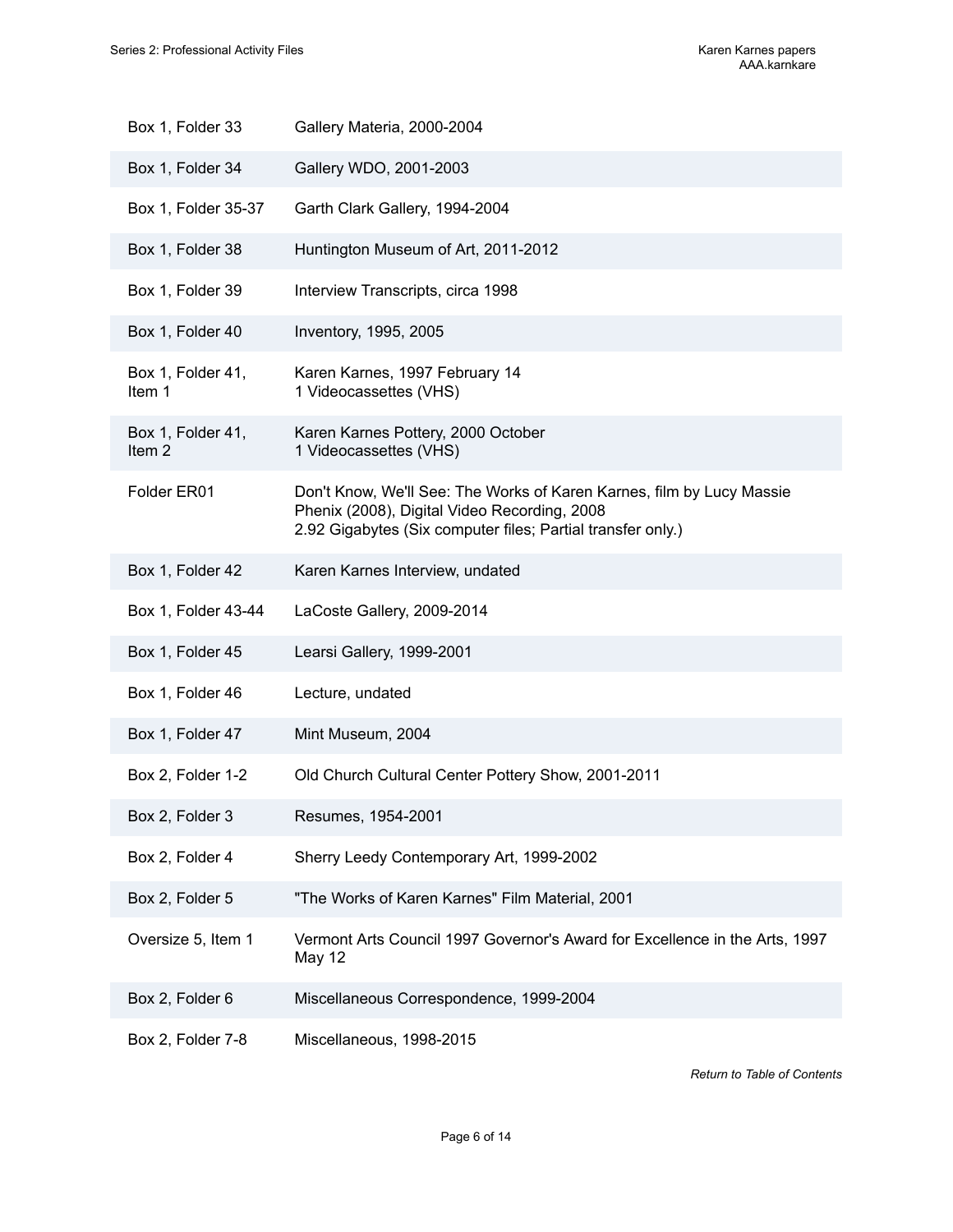# <span id="page-8-0"></span>Series 3: Administrative Files, 1981-2012

### *0.2 Linear feet (Box 2)*

| Scope and | Administrative files pertain primarily to Karnes' role organizing annual pottery shows for the |
|-----------|------------------------------------------------------------------------------------------------|
| Contents: | Old Church Cultural Center in Demarest, New Jersey. Material includes correspondence,          |
|           | participation lists, and sales records.                                                        |

| Box 2, Folder 9  | Correspondence, 2005-2010                                            |
|------------------|----------------------------------------------------------------------|
| Box 2, Folder 10 | Old Church Cultural Center Pottery Show Participant Lists, 1981-1999 |
| Box 2, Folder 11 | Old Church Cultural Center Pottery Show Participant Lists, 2000-2003 |
| Box 2, Folder 12 | Old Church Cultural Center Pottery Show Participant Lists, 2004-2005 |
| Box 2, Folder 13 | Old Church Cultural Center Pottery Show Participant Lists, 2006-2007 |
| Box 2, Folder 14 | Old Church Cultural Center Pottery Show Participant Lists, 2008-2009 |
| Box 2, Folder 15 | Old Church Cultural Center Pottery Show Participant Lists, 2010-2012 |
| Box 2, Folder 16 | Old Church Cultural Center Pottery Show Sales, 2000, 2002            |
| Box 2, Folder 17 | Old Church Cultural Center Pottery Show Sales, 2004-2005             |
| Box 2, Folder 18 | Old Church Cultural Center Pottery Show Sales, 2006-2007             |
| Box 2, Folder 19 | Old Church Cultural Center Pottery Show Sales, 2008-2009             |
| Box 2, Folder 20 | Old Church Cultural Center Pottery Show Sales, 2010-2011             |
| Box 2, Folder 21 | Miscellaneous, circa 2009                                            |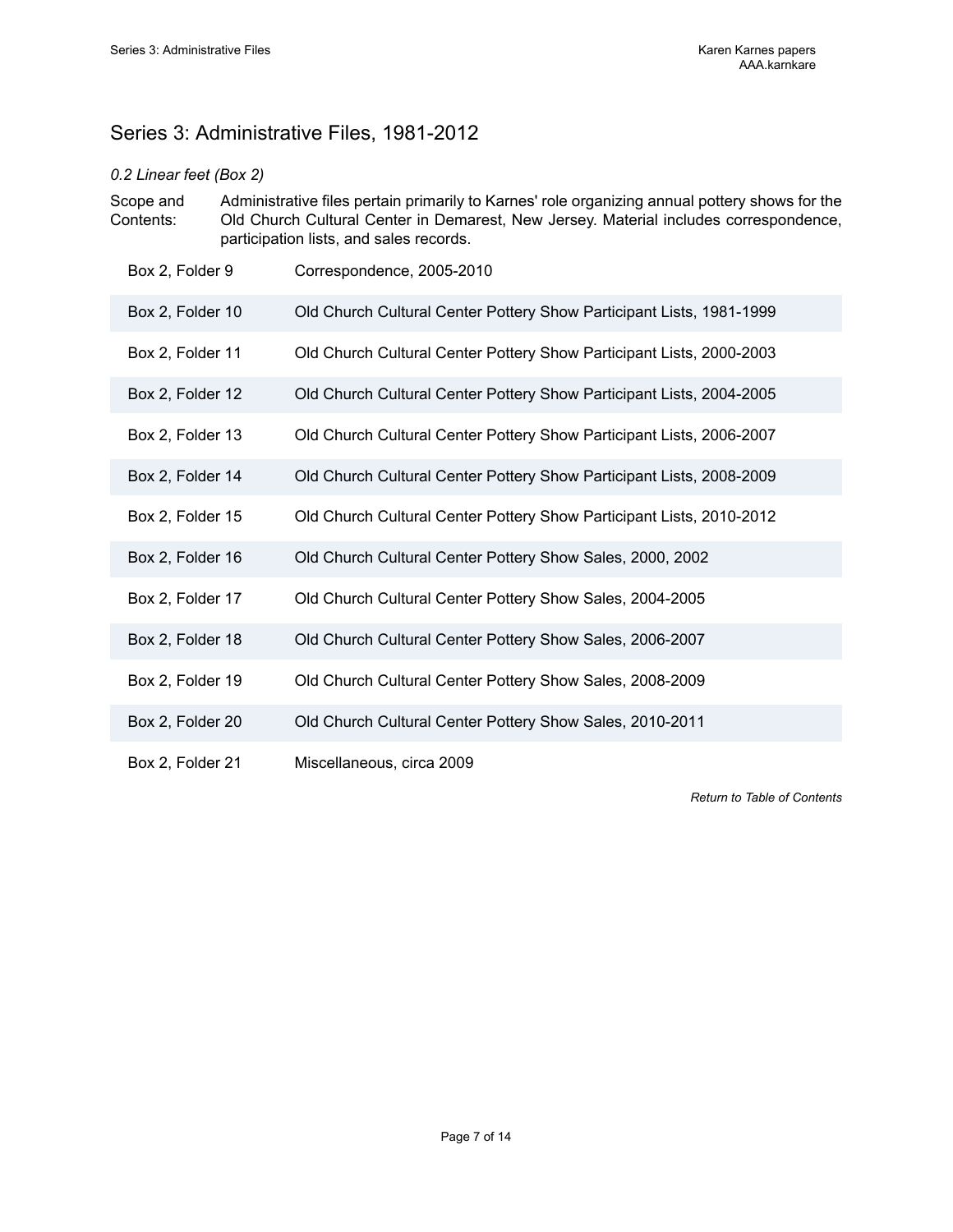## <span id="page-9-0"></span>Series 4: Artist Files, 1999-2016

*0.5 Linear feet (Box 2)*

*0.914 Gigabytes (ER02-ER19)*

| Scope and | Artist files are made up of material artists submitted for consideration for participation in |
|-----------|-----------------------------------------------------------------------------------------------|
| Contents: | annual Old Church Cultural Center pottery shows in Demarest, New Jersey. Files consist of     |
|           | resumes, photographs and digital photographs, slides, and some printed and digital material.  |

| Box 2, Folder 22 | Correspondence, 1999-2011                                                                         |
|------------------|---------------------------------------------------------------------------------------------------|
| Box 2, Folder 23 | Lynn Smiser Bowers, 1997-2000                                                                     |
| Box 2, Folder 24 | Victoria D. Christen, undated                                                                     |
| Box 2, Folder 25 | Autumn Cipala, 2009<br>Includes born-digital records, see ER02                                    |
| Folder ER02      | Autumn Cipala, Digital Presentation and Documents, 2009<br>0.008 Gigabytes (Three computer files) |
| Box 2, Folder 26 | Susan Coates, 2006                                                                                |
| Box 2, Folder 27 | Michael Connelly, 2004                                                                            |
| Box 2, Folder 28 | Malcolm Davis, 2006-2007                                                                          |
| Box 2, Folder 29 | Sanam Emami, 2004                                                                                 |
| Box 2, Folder 30 | Kathy Erteman, 2006<br>Includes born-digital records, see ER03                                    |
| Folder ER03      | Kathy Erteman, Digital Photographs, 2006<br>0.001 Gigabytes (Eight computer files)                |
| Box 2, Folder 31 | Marty Fielding, undated                                                                           |
| Box 2, Folder 32 | Kathryn Finnerty, 2007                                                                            |
| Box 2, Folder 33 | Ryan Greenheck, 2010<br>Includes born-digital records, see ER04                                   |
| Folder ER04      | Ryan Greenheck, Digital Photographs, 2003-2011<br>0.012 Gigabytes (Ten computer files)            |
| Box 2, Folder 34 | Sarah Heimann, circa 2001                                                                         |
| Box 2, Folder 35 | Robert Hessler, circa 2005                                                                        |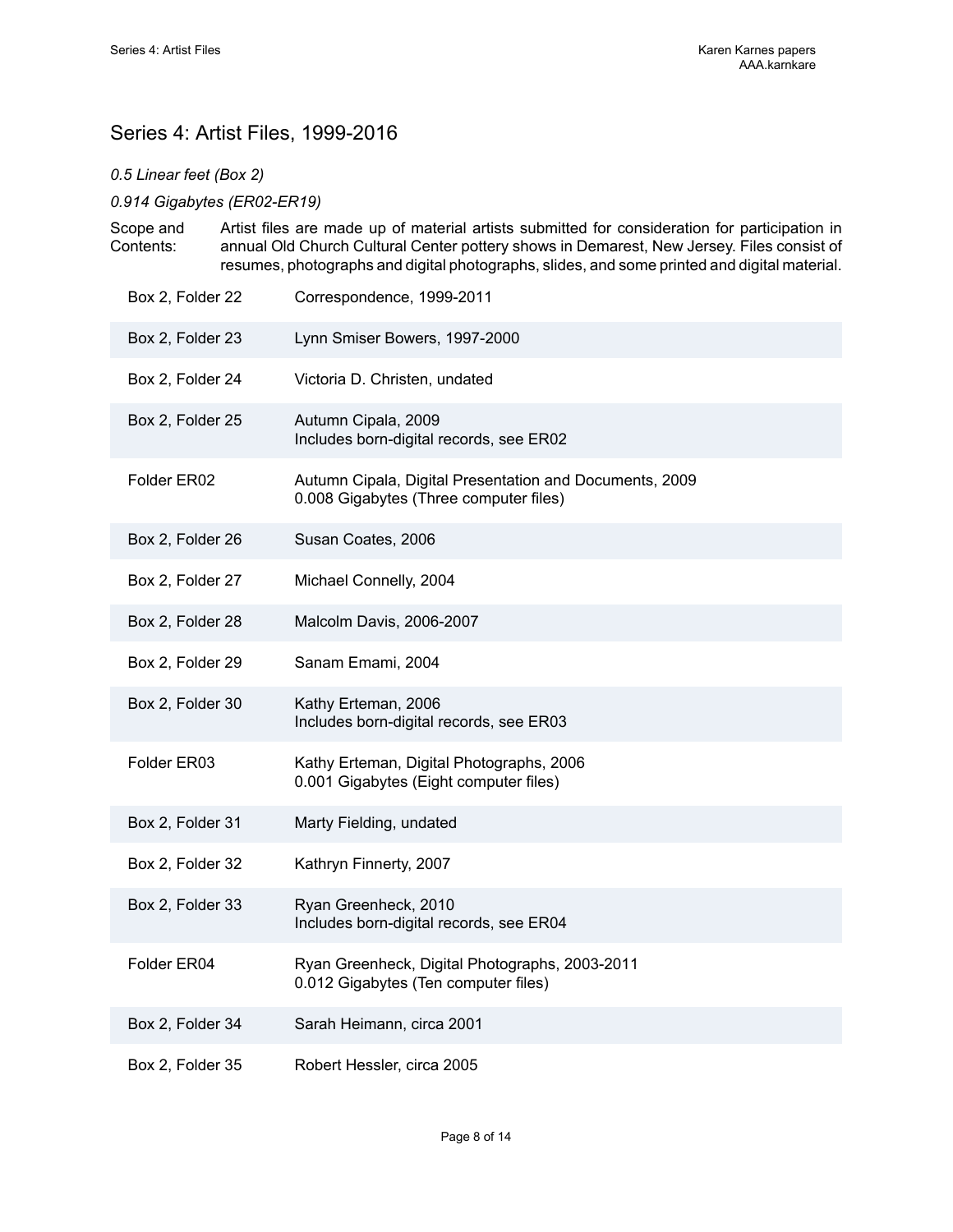# Includes born-digital records, see ER05 Folder ER05 Robert Hessler, Digital Photographs, 2005-2006 0.005 Gigabytes (16 computer files) Box 2, Folder 36 Tom Homann, 2010 Box 2, Folder 38 Ayumi Horie, 2003 Box 2, Folder 39 Elizabeth Kendall, 2006 Folder ER06 Kristen Kieffer, Digital Photographs, 2007-2008 0.046 Gigabytes (14 computer files) Box 2, Folder 41 Robbie Heidinger, 2007 Includes born-digital records, see ER07 Folder ER07 Robbie Heidinger, Digital Photographs, 2007 0.013 Gigabytes (16 computer files) Box 2, Folder 42 Jeffrey Kleckner, undated Box 2, Folder 43 Michael Kline, undated Box 2, Folder 44 Leah Leitson, 2000 Box 2, Folder 45 Simon Levin, 2003, 2006 Box 2, Folder 46 Matt Long, 2001 Box 2, Folder 47 Kent McLaughlin, undated Box 2, Folder 48 Jenny Mendes, Susan Dewsnap, Lorna Meaden Digital Images, undated Includes born-digital records, see ER08-ER10 Folder ER08 Susan Dewsnap, Digital Photographs, 2009 0.011 Gigabytes (22 computer files) Folder ER09 Lorna Meaden, Digital Photographs and Document, 2006-2008 0.038 Gigabytes (33 computer files) Folder ER10 Jenny Mendez, Digital Photographs, 2010 0.029 Gigabytes (13 computer files) Box 2, Folder 49 Sequoia Miller, 2004

- Box 2, Folder 50 Karen Orsillo, 2002
- Box 2, Folder 51 Alison Palmer, 2010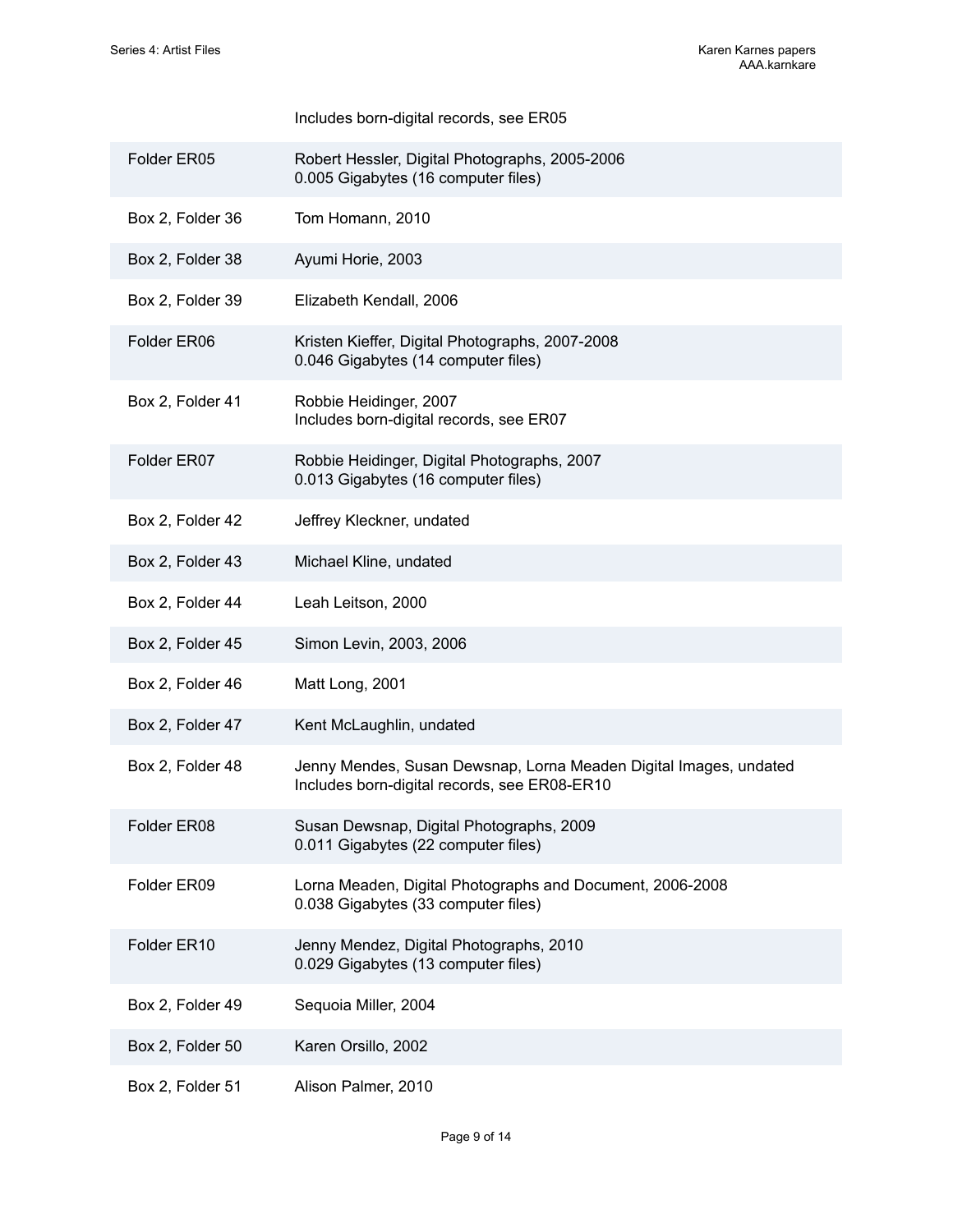| Box 2, Folder 52 | Liz Quakenbush, 2007<br>Includes born-digital records, see ER11                                           |
|------------------|-----------------------------------------------------------------------------------------------------------|
| Folder ER11      | Liz Quackenbush, Digital Photographs and Document, 2006-2007<br>0.013 Gigabytes (16 computer files)       |
| Box 2, Folder 53 | Kari Radasch, circa 2003                                                                                  |
| Box 2, Folder 54 | Steven Roberts, 2002                                                                                      |
| Box 2, Folder 55 | Ruchika Madan, 2008<br>Includes born-digital records, see ER12                                            |
| Folder ER12      | Ruchika Madan, Digital Photographs and Document, 2006-2008<br>0.027 Gigabytes (12 computer files)         |
| Box 2, Folder 56 | Brenda Quinn, 2011<br>Includes born-digital records, see ER13                                             |
| Folder ER13      | Brenda Quinn, Digital Photographs and Document, 2008-2011<br>0.03 Gigabytes (18 computer files)           |
| Folder ER14      | Deborah Schwartzkopf, Digital Photographs and Documents, 2007-2008<br>0.002 Gigabytes (17 computer files) |
| Box 2, Folder 58 | Amy Smith, 2004                                                                                           |
| Box 2, Folder 59 | Stacy A. Snyder, circa 2002<br>Includes born-digital records, see ER15                                    |
| Folder ER15      | Stacy Snyder, Digital Photographs, 2008-2009<br>0.032 Gigabytes (Ten computer files)                      |
| Box 2, Folder 60 | Sam Taylor, undated                                                                                       |
| Box 2, Folder 61 | ShokoTeruyama and Matt Kelleher, 2010<br>Includes born-digital records, see ER16-ER17                     |
| Folder ER16      | Matt Kelleher, Digital Photographs and Documents, 2007-2009<br>0.021 Gigabytes (21 computer files)        |
| Folder ER17      | Shoko Teruyama, Digital Photographs and Documents, 2007-2009<br>0.037 Gigabytes (30 computer files)       |
| Box 2, Folder 62 | David Weinrib, 2016                                                                                       |
| Box 2, Folder 63 | Catherine White, 2003                                                                                     |
| Box 2, Folder 64 | Tom White, 2012                                                                                           |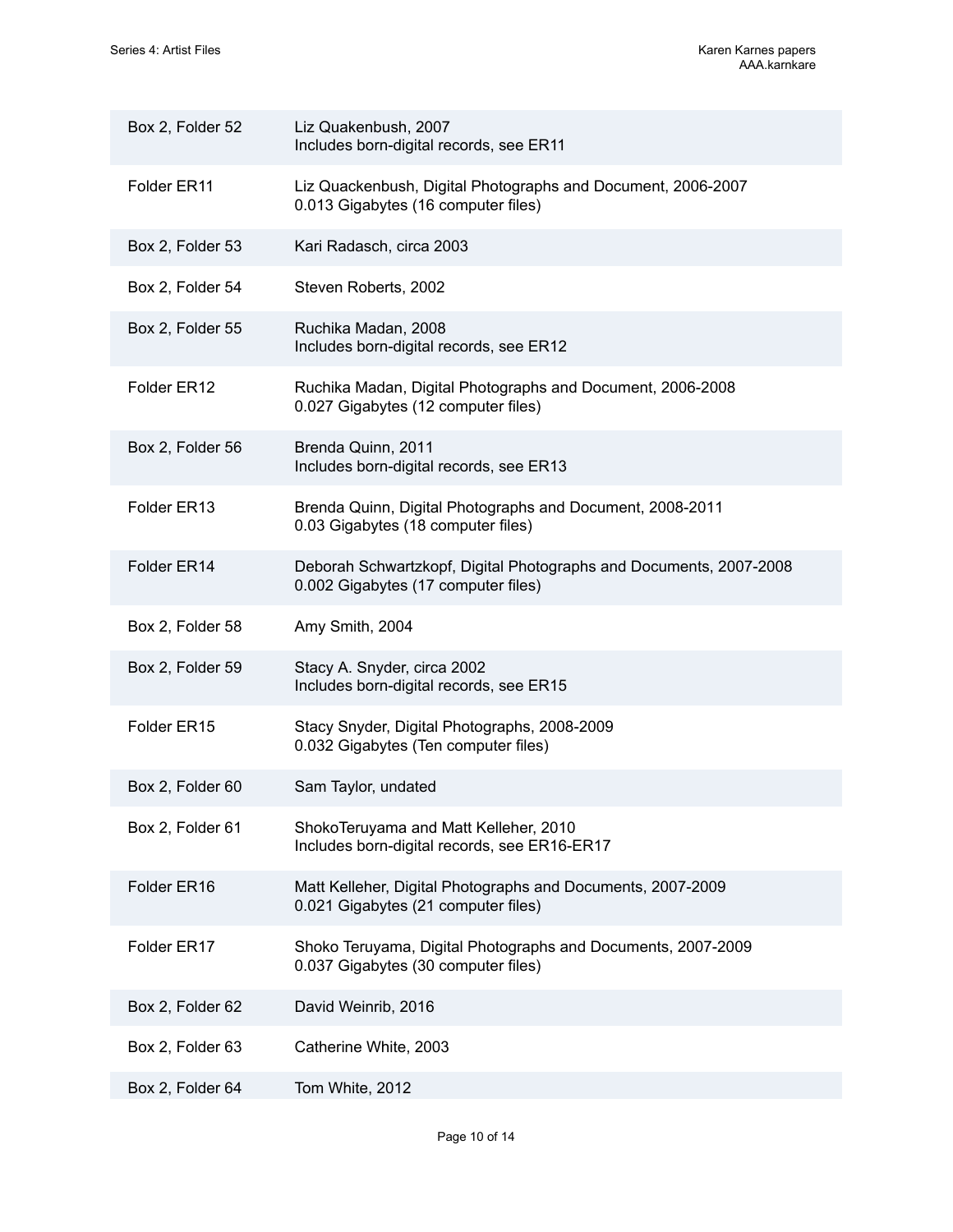|                  | Includes born-digital records, see ER18                                                |
|------------------|----------------------------------------------------------------------------------------|
| Folder ER18      | Tom White, Digital Photographs, 2011-2012<br>0.554 Gigabytes (87 computer files)       |
| Box 2, Folder 65 | Tara Wilson, 2002-2004                                                                 |
| Box 2, Folder 66 | Worcester Pottery Show, 2003                                                           |
| Box 2, Folder 67 | Sheryl Zacharia, 2010<br>Includes born-digital records, see ER19                       |
| Folder ER19      | Sheryl Zacharia, Digital Photographs, 2009-2010<br>0.037 Gigabytes (13 computer files) |
| Box 2, Folder 68 | Miscellaneous Artist Resumes, undated                                                  |
| Box 2, Folder 69 | Miscellaneous Printed Material, 1999-2007                                              |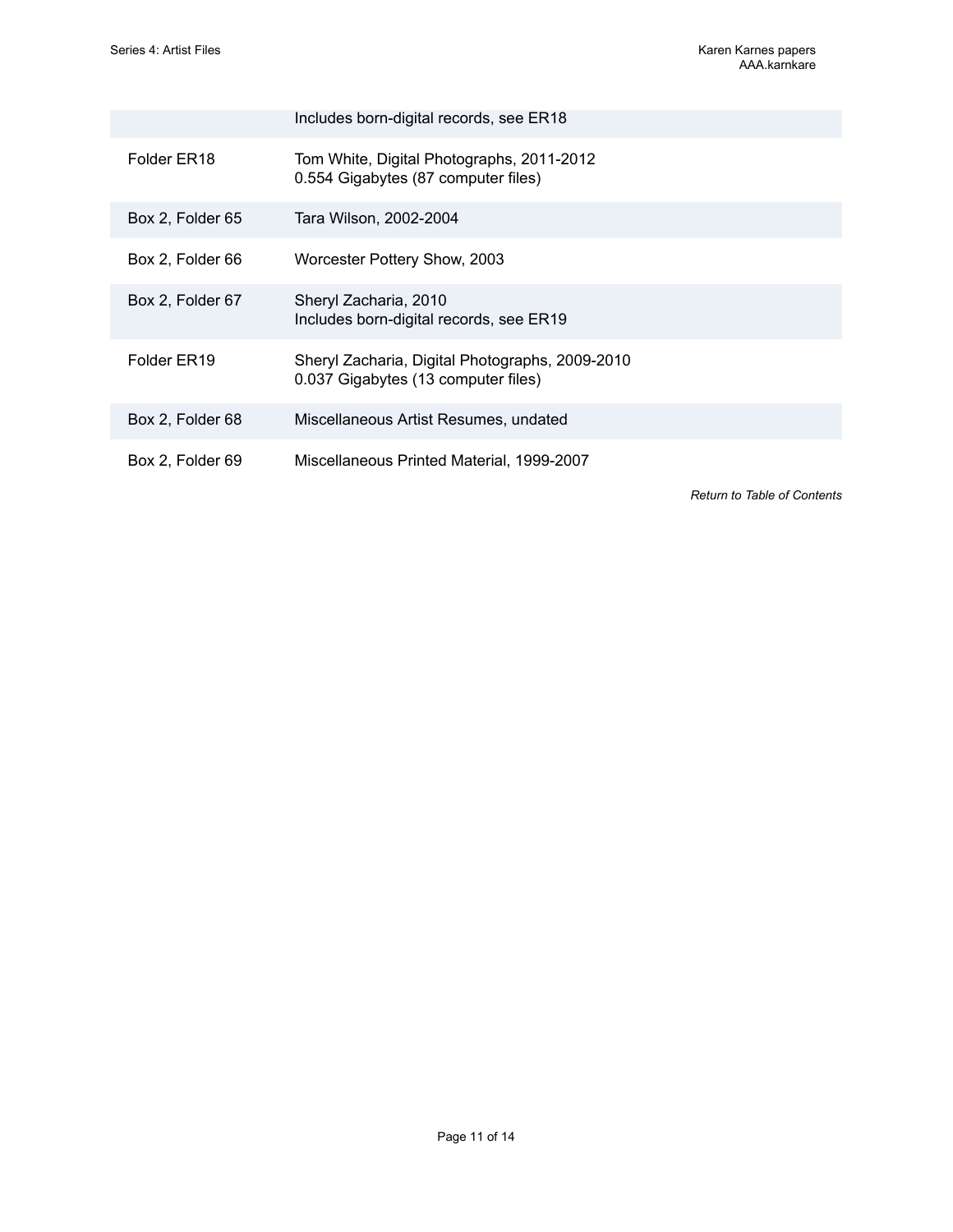## <span id="page-13-0"></span>Series 5: Printed Material, 1953-2015

#### *0.4 Linear feet (Boxes 2-3, OV 5)*

Scope and Contents: Printed material consists of clippings, exhibition announcements, exhibition catalogs, one small scrapbook of clippings, and xeroxed copies of articles on Karnes.

| Box 2, Folder 70    | Clippings, 1978-2012                                        |
|---------------------|-------------------------------------------------------------|
| Box 2, Folder 71-73 | Exhibition Announcements, 1981-2015                         |
| Box 3, Folder 1-2   | Exhibition Catalogs, 1978-2014                              |
| Box 3, Folder 3     | Illustrations of Karnes' Works, circa 2001                  |
| Box 3, Folder 4     | Old Church Cultural Center Pottery Show Catalogs, 2000-2013 |
| Box 3, Folder 5     | Pottery Show Announcements, 2003-2009                       |
| Oversize 5, Item 2  | Scrapbook, 1970                                             |
| Box 3, Folder 6-7   | Miscellaneous Xerox Articles and Clippings, circa 1953-1978 |
| Box 3, Folder 8     | Miscellaneous, 1990-2013                                    |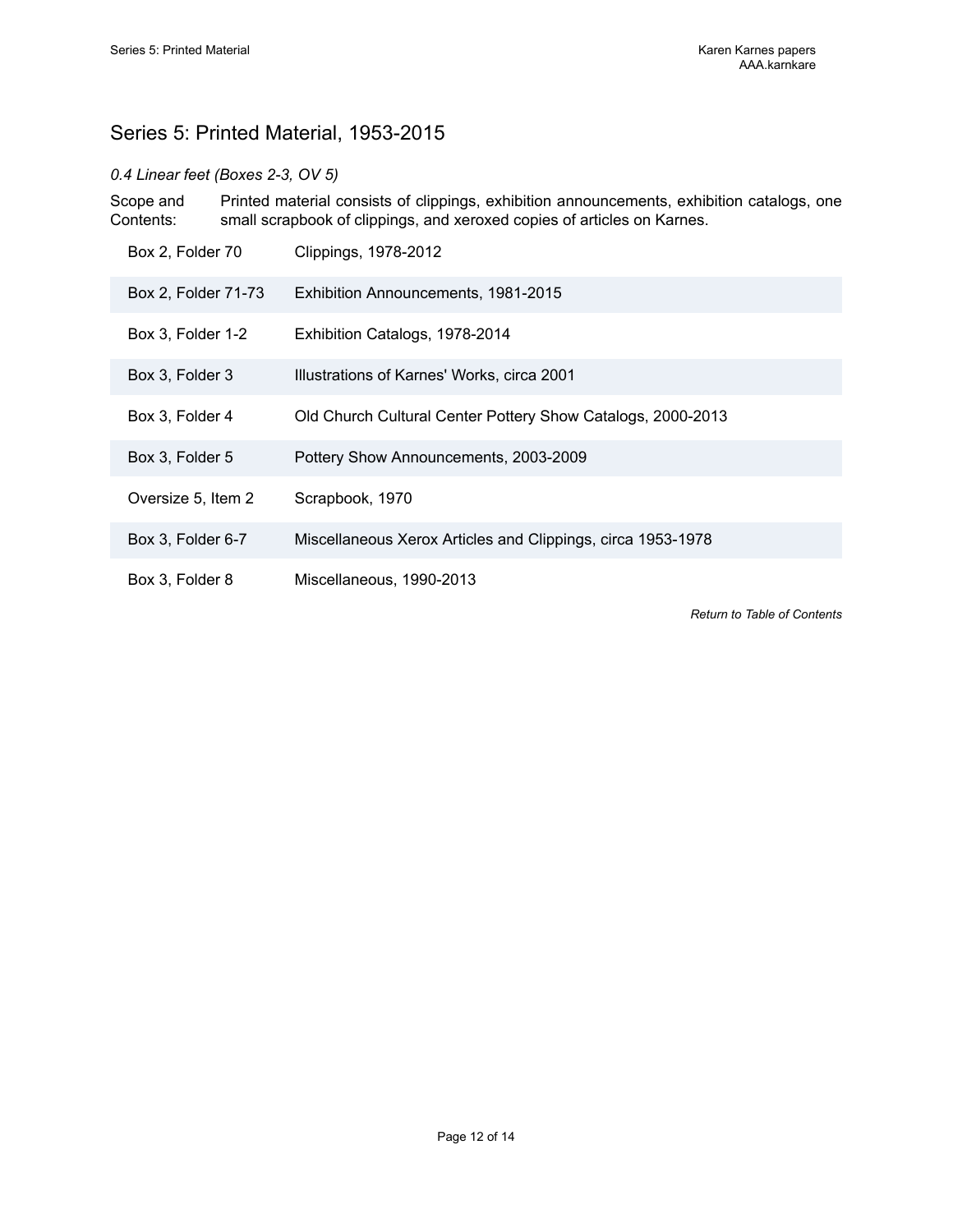## <span id="page-14-0"></span>Series 6: Photographic Material, 1968-2009

### *1.2 Linear feet (Boxes 3-4)*

#### *0.168 Gigabytes (ER20-ER22)*

|  | Scope and<br>Contents: | Photographic material consists of personal photographs of Karnes, Karnes at work in studio,<br>the landscape around her home, and photographs, digital photographs, and slides of her<br>pottery and exhibition. |                                                                                                                                                                                                                             |
|--|------------------------|------------------------------------------------------------------------------------------------------------------------------------------------------------------------------------------------------------------|-----------------------------------------------------------------------------------------------------------------------------------------------------------------------------------------------------------------------------|
|  | Folder ER20            |                                                                                                                                                                                                                  | Karen Karnes, Artwork, Digital Photographs, 2008<br>0.068 Gigabytes (41 computer files)                                                                                                                                     |
|  | Folder ER21            |                                                                                                                                                                                                                  | Karen Karnes event, Arizona State University, Ceramics Research Center,<br>Tempe, AZ (2008 December 17), Digital Photographs, 2008<br>0.039 Gigabytes (96 computer files)                                                   |
|  | Folder ER22            |                                                                                                                                                                                                                  | A Chosen Path: The Ceramic Art of Karen Karnes, Herberger Institute for<br>Design and the Arts, Arizona State University, Tempe, AZ (2010), Digital<br>Photographs and Document, 2009<br>0.06 Gigabytes (83 computer files) |
|  | Box 3, Folder 10-17    |                                                                                                                                                                                                                  | Personal, 1977-2005                                                                                                                                                                                                         |
|  | Box 3, Folder 18       |                                                                                                                                                                                                                  | Canton Museum Exhibit, undated                                                                                                                                                                                              |
|  | Box 3, Folder 19       |                                                                                                                                                                                                                  | Ceramic Studio, circa 1995                                                                                                                                                                                                  |
|  | Box 3, Folder 20       |                                                                                                                                                                                                                  | Karnes at Work, 1993                                                                                                                                                                                                        |
|  | Box 3, Folder 21       |                                                                                                                                                                                                                  | Karnes' Home, circa 1985                                                                                                                                                                                                    |
|  | Box 3, Folder 22       |                                                                                                                                                                                                                  | Old Church Cultural Center Pottery Show, 2000, 2005                                                                                                                                                                         |
|  | Box 3, Folder 23       |                                                                                                                                                                                                                  | Rock Formations, undated                                                                                                                                                                                                    |
|  | Box 3, Folder 24       |                                                                                                                                                                                                                  | Seashore, 1993                                                                                                                                                                                                              |
|  | Box 3, Folder 25       |                                                                                                                                                                                                                  | Weinrib House Kitchen Floor Design, undated                                                                                                                                                                                 |
|  | Box 3, Folder 26-37    |                                                                                                                                                                                                                  | Pottery, 2000-2002                                                                                                                                                                                                          |
|  | Box 4, Folder 1-3      |                                                                                                                                                                                                                  | Pottery, circa 1993                                                                                                                                                                                                         |
|  | Box 4, Folder 4        |                                                                                                                                                                                                                  | Pottery, Jars, circa 1993                                                                                                                                                                                                   |
|  | Box 4, Folder 5-6      |                                                                                                                                                                                                                  | Transparencies, Pottery, circa 1993-2001                                                                                                                                                                                    |
|  | Box 4, Folder 7        |                                                                                                                                                                                                                  | Slides, Old Church Cultural Center Pottery Show, 1999-2000                                                                                                                                                                  |